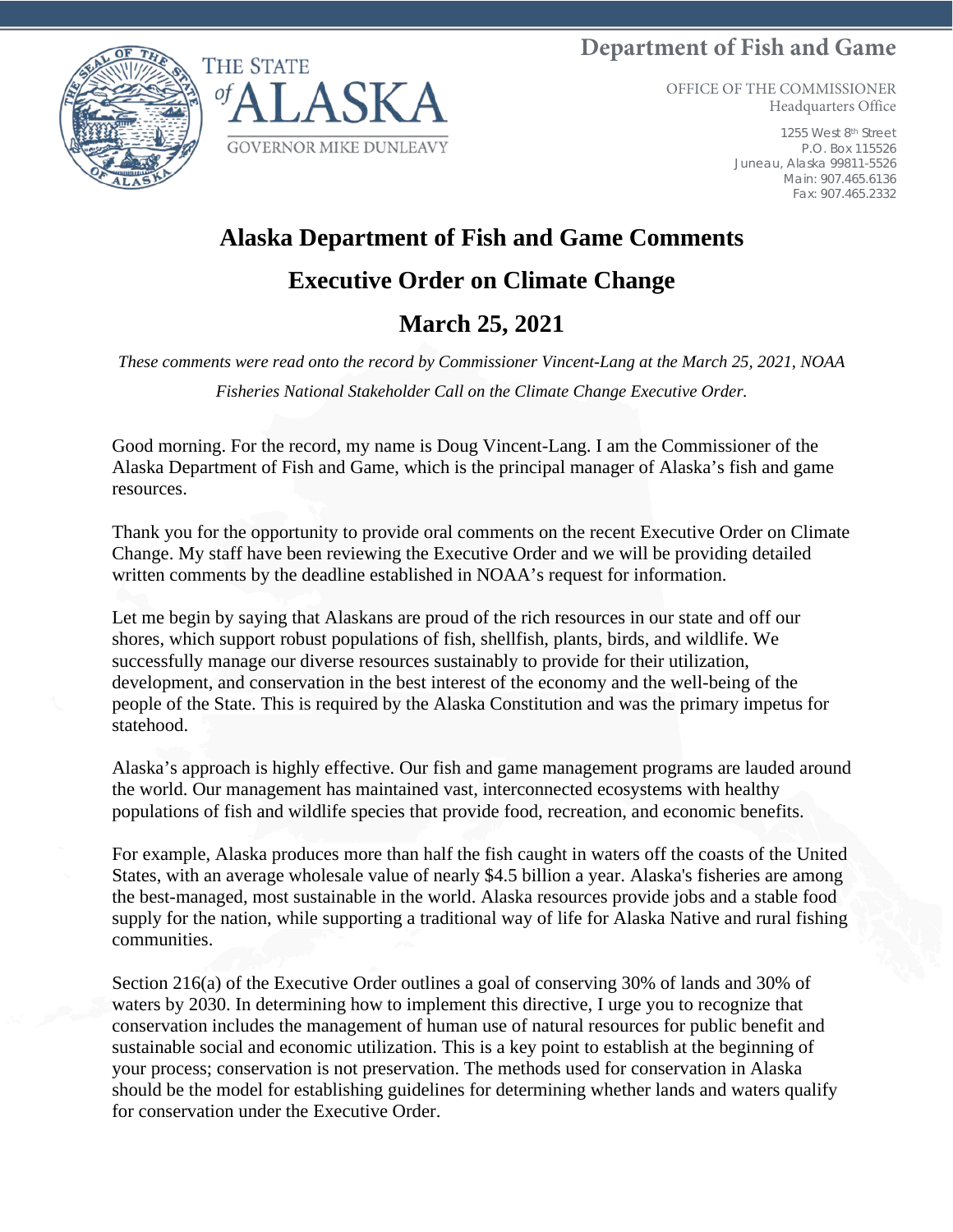National parks, preserves, forests, monuments, and wildlife refuges currently cover nearly 40% of Alaska and much of the remaining area outside of these is well conserved already. We do not need more land set aside in Alaska. We have exceeded the goals.

One need only look to the various provisions that Congress included in the Alaska National Interest Lands Conservation Act over 40 years ago to see that it not only addressed conservation designations for our great state but also amended the Alaska Native Claims Settlement Act and the Statehood Act. This was to ensure the conservation designations would not interfere with the fulfillment of State and Native Corporation's land entitlement or the ability to have access to and use of lands and waters for a variety of purposes, such as rural community access and infrastructure needs and opportunities for responsible resource development.

ANILCA Section 101(d) is clear on Congressional intent that no further legislation or regulation designating new conservation system units, national recreation areas, or national conservation areas are warranted because ANILCA struck a proper balance between protection of the national interest in the public lands in Alaska and the future economic and social needs of the State of Alaska and its citizens.

Congress confirmed this by taking additional steps in ANILCA Section 1326 to limit the power of the Executive Branch to use its authority to upset that "proper" balance. Section 1326 provides clear and unambiguous restrictions on future executive branch actions with respect to future withdrawals and further studies or reviews without Congressional approval.

Inclusion of this language was not unintentional, nor was it done without considerable effort. These "no more clauses" in ANILCA were critical to striking the necessary balance for ANILCA's successful passage.

With the passage of ANILCA, Alaska not only met, but exceeded, the intent of the 30 by 30 goal in the Executive Order over 40 years ago. Currently, 137 million acres or nearly 40% of Alaska is already designated for conservation purposes. ANILCA was, and remains to date, the single largest expansion of protected lands in U.S. history and more than doubled the size of the [National](https://en.wikipedia.org/wiki/National_Park_System)  [Park System.](https://en.wikipedia.org/wiki/National_Park_System) Yet, despite the 'no more' clause of ANILCA, the federal government continues to create new terms of art such as Wilderness Study Areas, Areas of Critical Environmental Concern or Aquatic Resources of National Importance that further the effect of diminishing access to cherished State resources by Alaska's citizens.

As with land, we do not need more water set aside in Alaska. Over 65% of Alaska's Exclusive Economic Zone is closed to some or all fisheries to conserve habitat, sustain fisheries and coastal communities, and protect marine mammals. Over a million square miles of Alaska's coast has been selected as proposed and designated critical habitat for a variety of ESA-listed species. The proposed and designated critical habitat off Alaska is the size of the seven largest lower-48 states combined. This compares to less than a half million miles of proposed and designated critical habitat off the entire lower 48 states.

Management programs for Alaska lands and waters are developed through well-established processes that provide for healthy and intact ecosystems and ensure that nature is conserved. Setting aside additional land and waters in Alaska solely to hit a numeric goal, not a biologic goal, would be a disservice to other parts of the country where restoration and conservation is sorely needed. Not conserving those areas would set up the 30 by 30 approach as a failure for conserving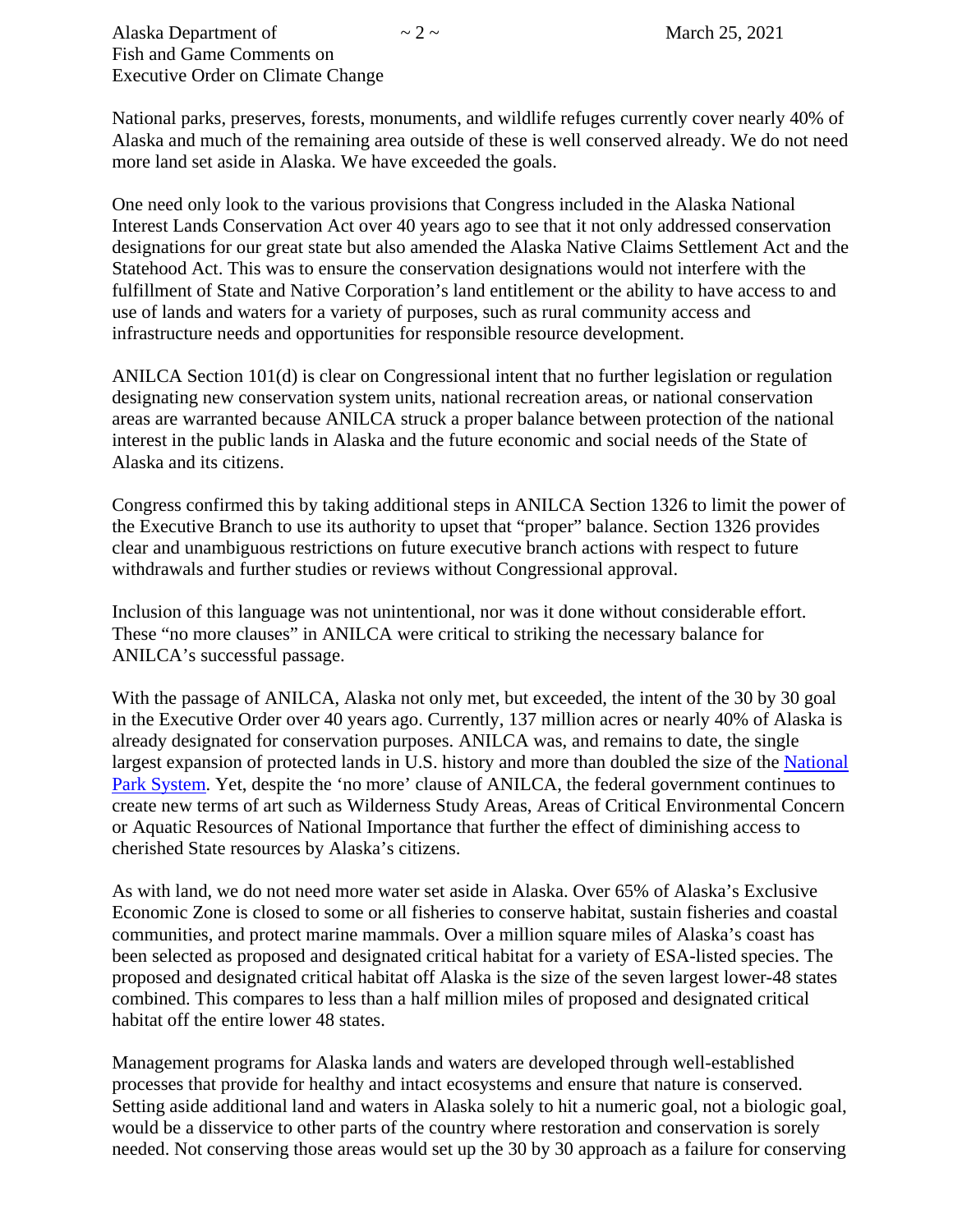nature. In sum, we do not need to conserve more of Alaska, we need the rest of the nation to look more like Alaska.

And, we need more of the world to look like Alaska. The Biden Administration should look beyond the United States and encourage, through all available mechanisms, the set aside of lands and waters in other countries that have poorer environmental regulation of their lands and waters compared to Alaska and the United States.

Section 216(c) of the Executive Order directs NOAA to gather input on ways to make management of fish and wildlife and their habitats more resilient to climate change. Our changing climate is certainly one of the largest and headline grabbing challenges facing our fish and wildlife management systems. However, it cannot and should not become the single driving force in our management. Other biological, social, and economic factors that directly impact fish and wildlife and their habitats may be more immediate than climate change impacts and should be addressed by resource managers as needed.

Simply put, we cannot become myopic in our focus on climate change. A focus on climate change should not blind us to other issues, especially when other issues may be more pressing. For example, climate change driven Endangered Species Act listings in Alaska for species like ringed seals and bearded seals, which number in the hundreds of thousands to millions, is prioritizing resources away from species with higher conservation needs, such as the North Pacific right whale with a population size of around 30.

Based on experience in Alaska, existing management processes are best suited to ensure that fish and wildlife resources are resilient to changes in climate and other environmental factors. Through the Alaska Boards of Fisheries and Game, the North Pacific Fishery Management Council, and other bodies, Alaska's fish and wildlife management programs use a variety of conservation tools to adapt to environmental, social, and economic changes, including climate related variables.

In addition, the North Pacific Council has already begun the process of evaluating how to make fisheries more resilient to climate change, through initiation of an action module for climate change within the Bering Sea Fishery Ecosystem Plan. These well-established management processes are science-based, flexible, and stakeholder driven, and they provide a successful model to address climate change impacts on marine ecosystems that support fisheries.

A critical aspect of resilience of protected resources to climate change is ensuring connectivity and low levels of other stressors. When an area is closed off, effort intensifies elsewhere. What is less certain is what happens to fish and wildlife stocks outside of protected areas. Unlike other states, the unparalleled terrestrial and aquatic wildlife connectivity in Alaska from having 40% of land and waters set aside provides considerable resilience to climate change impacts.

NOAA should recognize the success of current conservation and management processes and ensure additional conservation efforts are not simply additional regulatory and administrative hurdles and burdens that do little to nothing to make fisheries and protected resources more resilient to climate change.

Ongoing science and monitoring are critical to Alaska's conservation and management programs. NOAA should continue to support fisheries and ecosystem surveys to provide best available information to assess and manage fisheries and protected species. I cannot overstate the